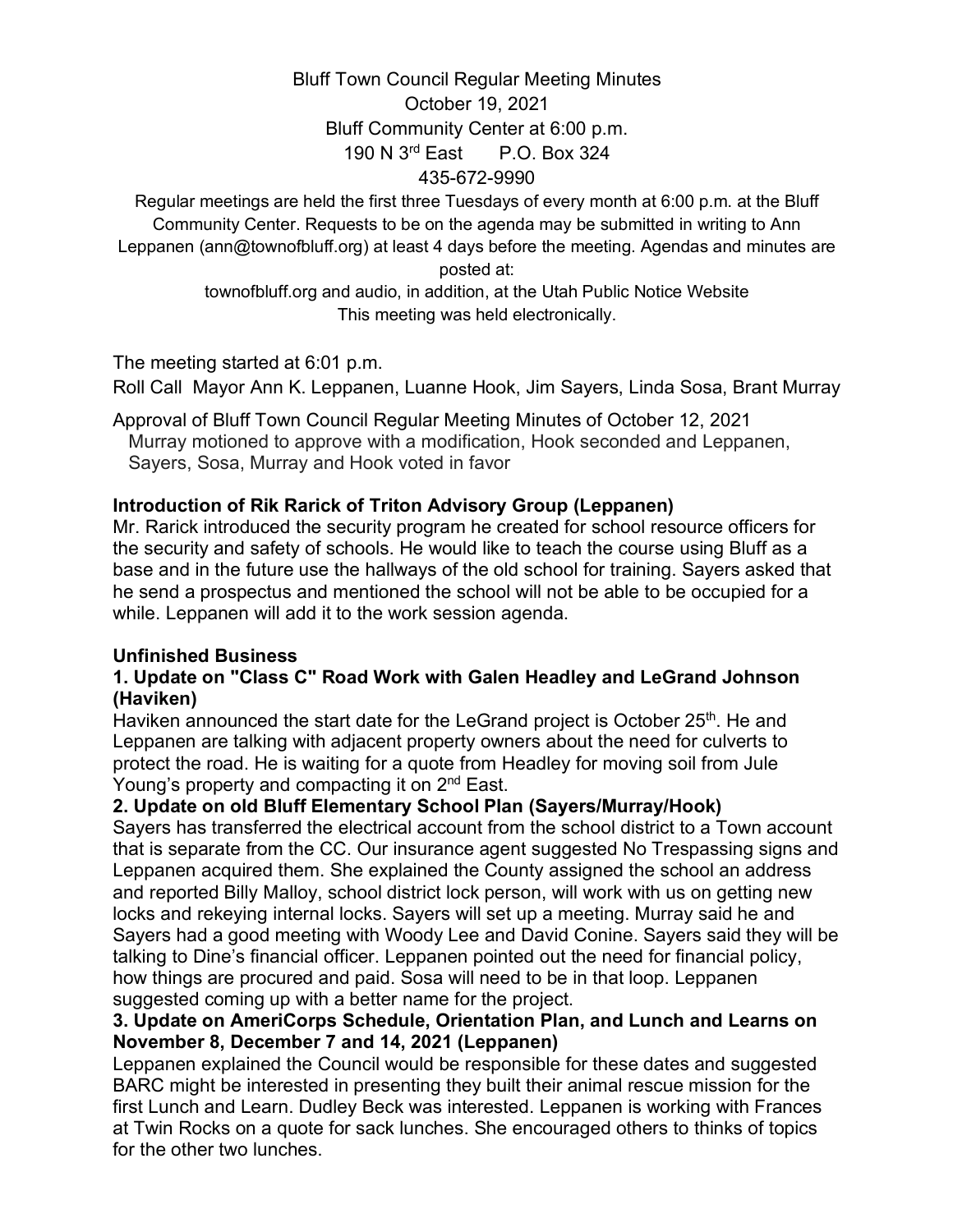# **4. Discussion of Noxious Weeds and Town Plan (All/Dobson)**

Dobson read a possible resolution from the State that made noxious weed control the duty of property owners. Murray liked a community minded approach, Mary Gilliam asked about the BLM spraying their land and Wes Shook reminded spraying hurts the bees. Leppanen will add this to the November 3<sup>rd</sup> Work Session and make it an action item for November. Murray would like to have an informal meeting with Dobson, Lu and Jim Hook.

### **5.Update on Utah Local Governments Trust Training through Kantola (Sosa/Leppanen)**

Leppanen thanked the Council members for finishing these trainings and pointed out more are available.

#### **6. Phone Conference with Municode on Thursday, October 14, 2021, Decide Frequency of Updates, Discuss and Vote on Ordinance Adopting Municode (Leppanen)**

Chris McAnany is working on an ordinance and after passing it the codifications will appear on our website. New ordinances can be added once a year but twice a year is probably better for us. Enforceable ordinances were encouraged so we do not have to amend ordinances.

# **7. Update on Office Furniture and Supplies (Leppanen/Sosa)**

Sosa reported the \$2,400 grant from Rocky Mountain Power for office furniture was received today. Leppanen has gotten some good deals on furniture and cabinetry from a local sale and in Colorado. Included are a table, a small desk, an office file, four office chairs, supply cabinets, and a printer, \$308.00 in all. A family has donated office supplies and paper. Murray motioned to approve the purchases, Sayers seconded and Leppanen, Sayers, Sosa, Murray and Hook voted in favor. Leppanen will write a use policy for our government computers, then the Council can use them. Sosa pointed out they should all have or may need Microsoft Word.

# **New Business**

# **8. Request for a Bike Rack for the Bluff Community Center**

The CC manager passed on a request for a bike rack at the CC. Murray will follow up on prices.

# **9. Request from Bluff Animal Rescue Committee for a Variance for a Kennel (All)**

This will be deferred until next meeting, it is on the P&Z agenda and awaiting information from McAnany.

# **10. Request from Bureau of Land Management for Ribbon Cutting for the Bluff River Trail (Leppanen)**

Leppanen received this request from Amber Johnson and redirected it to Jim Hook and Tina Krutsky; the Trail is a private citizen project.

**11. Recreation Economy for Rural Communities Planning Assistance (Leppanen)** Elaine Gizler forwarded this information to Leppanen who will make it available to anyone interested. Hook said the Citizen's Institute of Rural Design group may be interested.

**12. Report on Bluff Water Works Meeting on October 13, 2021 (Sosa/Leppanen)** Leppanen reported BWW finished work at the plant and is treating the system with chlorine to combat algae. They will transfer the water account from the school district to the Town. Sayers will follow up on it.

### **13. Report on County Economic Board Meeting on October 18, 2021 (Sosa)** Sosa reported they are waiting for funds from a grant. Elaine Gizler was very impressed with the artisans at the Art Festival and would like to promote more experiences in the